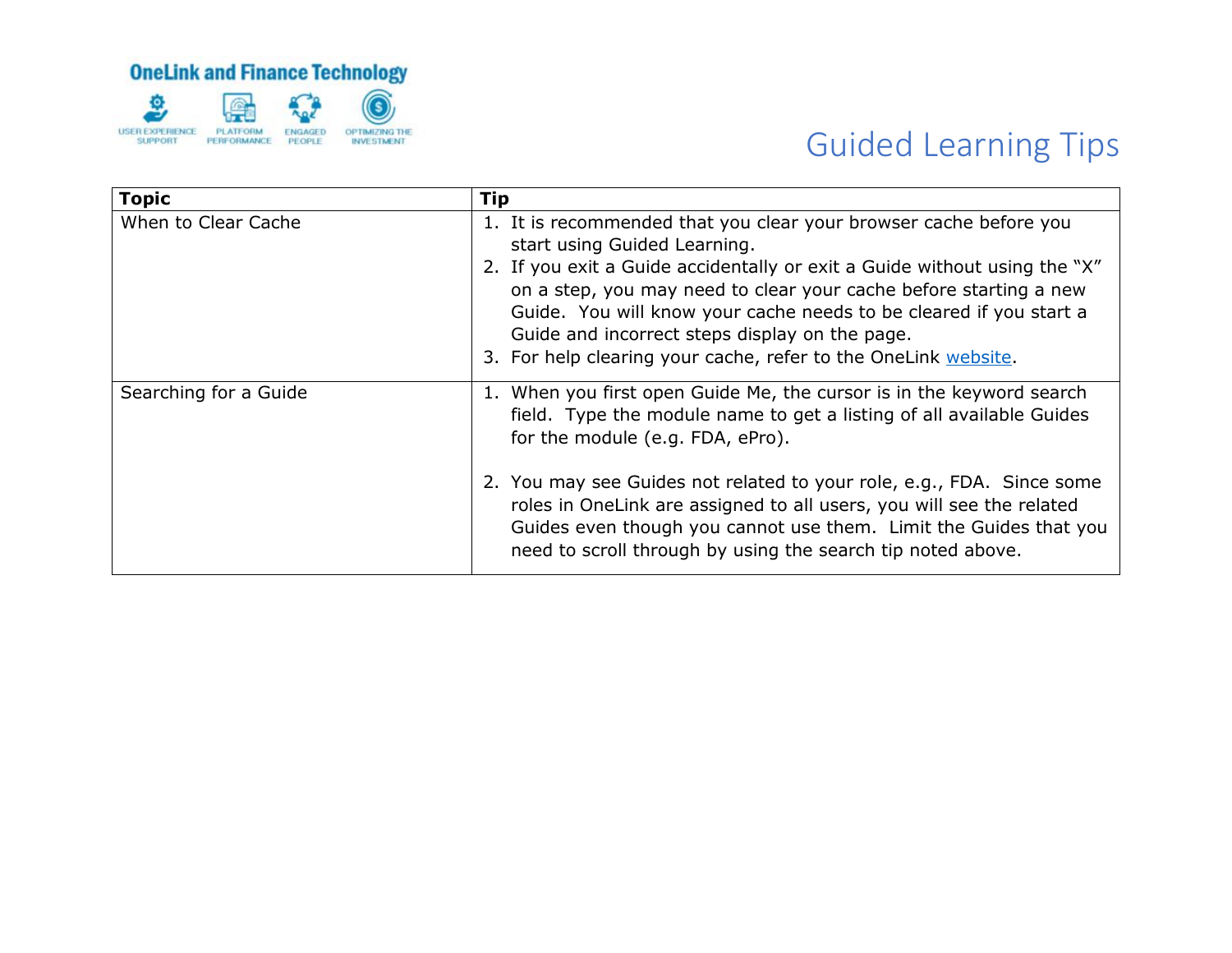

| <b>Topic</b>  | <b>Tip</b> |                                                                                                                                                                                                                                                                                                                         |
|---------------|------------|-------------------------------------------------------------------------------------------------------------------------------------------------------------------------------------------------------------------------------------------------------------------------------------------------------------------------|
| Using a Guide | 1.         | Take your time and follow each Guide step as directed. Taking<br>actions outside of the guided steps will cause the Guide to stop,<br>and you may need to return to the Homepage to start over.                                                                                                                         |
|               | 2.         | Some Guide steps will advance automatically, while others require<br>you select "Next". Please note there can be a slight delay before a<br>Guide advances automatically depending on the type of data entry.                                                                                                           |
|               | 3.         | Guides are only available on OneLink pages. At times you will be<br>taken outside of OneLink and/or a new tab or window will be<br>opened. For example, when viewing an Invoice or using a punchout<br>catalog. To return to the Guide, select the previous tab or window<br>at the top of your browser.                |
|               | 4.         | Guides are designed to be completed step-by-step. Guides will<br>stop if you take an action outside of the current step. However,<br>you may be able to recover the Guide by returning to the previous<br>step. If the Guide does not recover, you will need to return to the<br>OneLink Homepage to restart the Guide. |
|               | 5.         | If you want to exit a Guide before completing the transaction,<br>select the 'X" in the upper right corner of the Guide step.                                                                                                                                                                                           |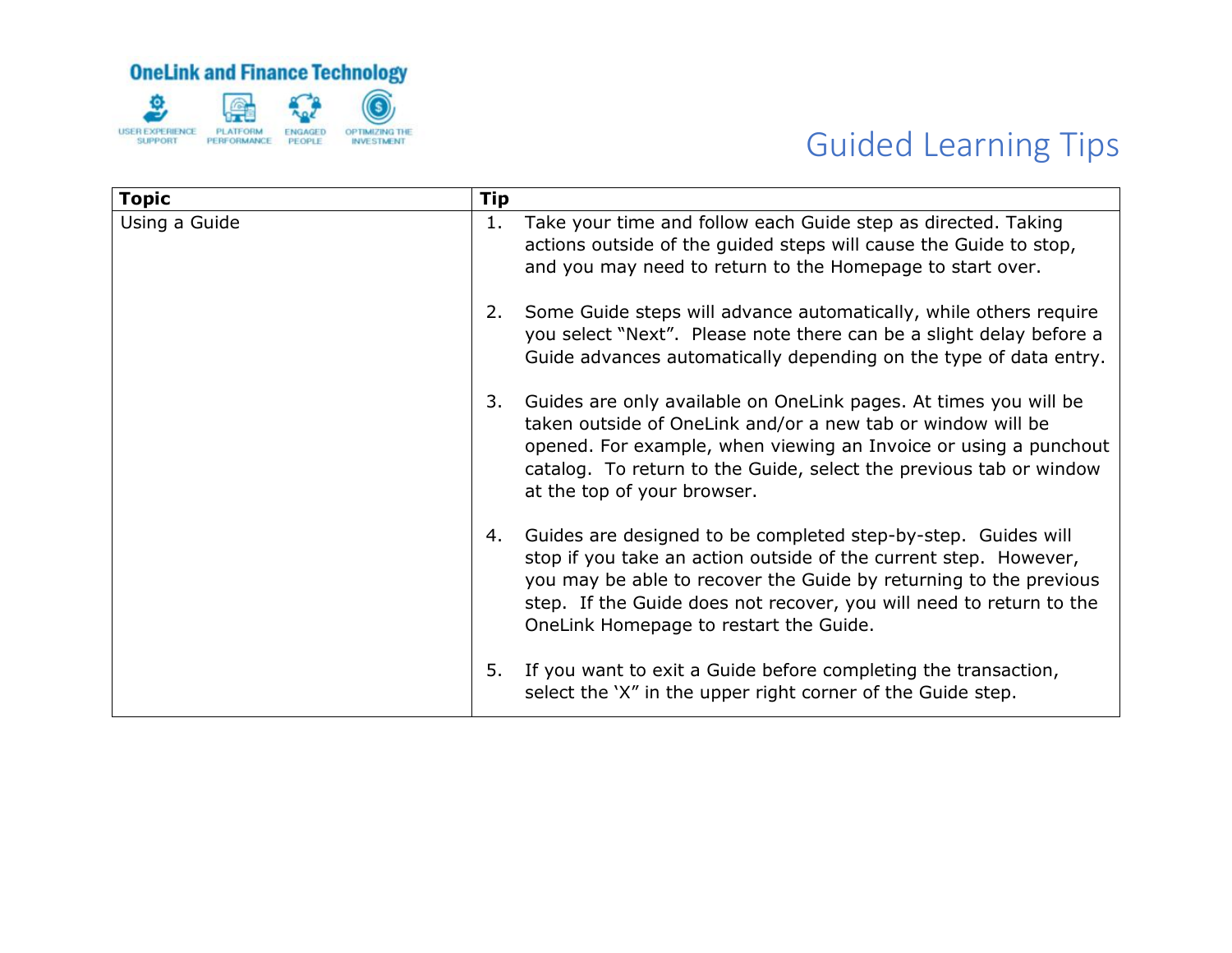

| <b>Topic</b>        | <b>Tip</b>                                                                                                                                                                                                                                                                                                                                                                                                                                                                                                                                                                                                                                    |
|---------------------|-----------------------------------------------------------------------------------------------------------------------------------------------------------------------------------------------------------------------------------------------------------------------------------------------------------------------------------------------------------------------------------------------------------------------------------------------------------------------------------------------------------------------------------------------------------------------------------------------------------------------------------------------|
| Features of a Guide | Besides the step you may see these features:<br>Red circle with question mark is a Smart Tip $-$ hover over it to<br>a.<br>reinforce important points.<br>Red flashing circle is a Beacon - - hover over it to reinforce<br>b.<br>important points.<br>Links to other OneLink resources such as job aids, quick start<br>$C_{1}$<br>videos or important policies.                                                                                                                                                                                                                                                                             |
| Viewing a Step      | 1. Screen resolution can impact Guide viewing, for example, Guide step<br>covering the field requiring input. Screen resolution of 100-110% is<br>optimal. If a field is covered by a Guide step, try reducing your<br>screen resolution to get past the step. If reducing your screen<br>resolution doesn't resolve the problem, please let us know by<br>opening a ServiceNow ticket assigned to NON-IT OL Guided<br><b>Learning Support.</b> Including a screenshot of the step is helpful.<br>2. In some cases, the next step may not be visible unless you scroll<br>down or to the right. Always look for the next step before assuming |
|                     | the Guide stopped prematurely.<br>3. Using a browser other than Internet Explorer or Chrome can also<br>impact Guide viewing.                                                                                                                                                                                                                                                                                                                                                                                                                                                                                                                 |
| Need More Help      | To report issues with Guided Learning, for example, Guide stops<br>unexpectedly, or to suggest improvements, please contact the Service<br>Desk at 1-888-457-4872 and open a ServiceNow ticket assigned to<br><b>NON-IT OL Guided Learning Support.</b>                                                                                                                                                                                                                                                                                                                                                                                       |